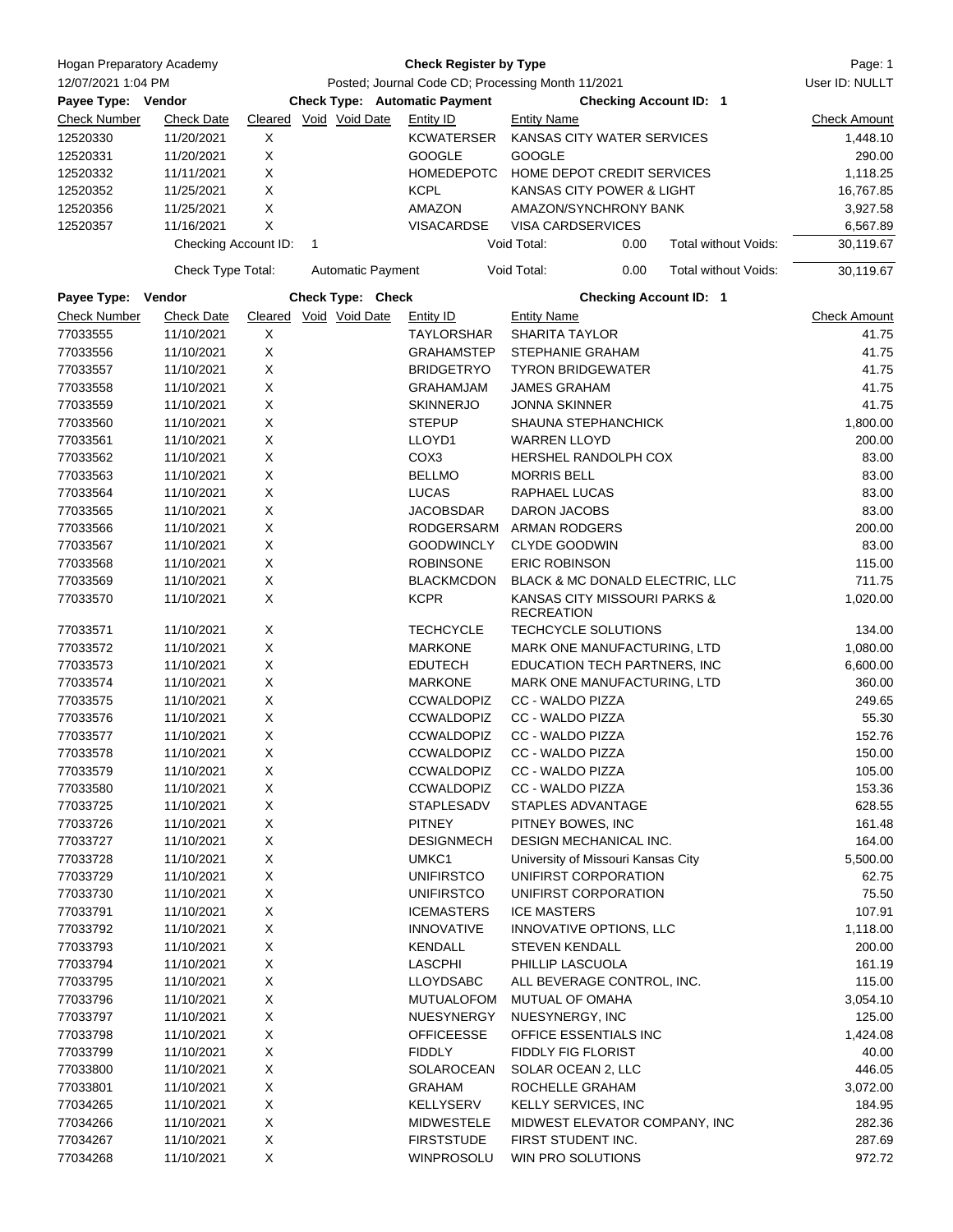| Hogan Preparatory Academy |                          |                                                   | Page: 2                  |                            |                                                           |                      |
|---------------------------|--------------------------|---------------------------------------------------|--------------------------|----------------------------|-----------------------------------------------------------|----------------------|
| 12/07/2021 1:04 PM        |                          | Posted; Journal Code CD; Processing Month 11/2021 | User ID: NULLT           |                            |                                                           |                      |
| Payee Type: Vendor        |                          |                                                   | <b>Check Type: Check</b> |                            | <b>Checking Account ID: 1</b>                             |                      |
| <b>Check Number</b>       | <b>Check Date</b>        | Cleared Void Void Date                            |                          | <b>Entity ID</b>           | <b>Entity Name</b>                                        | <b>Check Amount</b>  |
| 77034269                  | 11/10/2021               | X                                                 |                          | PAYPOOL                    | PAYPOOL LLC                                               | 1,187.95             |
| 77034270                  | 11/10/2021               | X                                                 |                          | <b>TIMSTERS</b>            | <b>KIM BOYKIN</b>                                         | 8,877.50             |
| 77034271                  | 11/10/2021               | X                                                 |                          | <b>JAMESWTIPP</b>          | JAMES W. TIPPIN & ASSOCIATES                              | 4,400.00             |
| 77041380                  | 11/12/2021               | X                                                 |                          | <b>OPERATION</b>           | OPERATION BREAKTHROUGH                                    | 60,182.27            |
| 77041815                  | 11/12/2021               | X                                                 |                          | <b>ASSUREDPAR</b>          | ASSURED PARTNERS CAPITAL, INC                             | 21,718.00            |
| 77042162                  | 11/12/2021               | X                                                 |                          | <b>EDOPS</b>               | ED OPS                                                    | 14,000.00            |
| 77042163                  | 11/12/2021               | X                                                 |                          | <b>FIRSTSTUDE</b>          | FIRST STUDENT INC.                                        | 73,835.90            |
| 77113082                  | 11/18/2021               | X                                                 |                          | ATT                        | AT&T                                                      | 530.39               |
| 77113083                  | 11/18/2021               | X                                                 |                          | <b>KCWATERSER</b>          | KANSAS CITY WATER SERVICES                                | 100.17               |
| 77113084                  | 11/18/2021               | X                                                 |                          | KCWATERSER                 | KANSAS CITY WATER SERVICES                                | 47.71                |
| 77113085                  | 11/18/2021               | X                                                 |                          | KCWATERSER                 | KANSAS CITY WATER SERVICES                                | 1,048.91             |
| 77113086                  | 11/18/2021               | X                                                 |                          | AFLAC                      | AFLAC                                                     | 171.63               |
| 77113087                  | 11/18/2021               | X                                                 |                          | 4IMPRINT                   | 4 IMPRINT, INC.                                           | 744.97               |
| 77113088                  | 11/18/2021               | X                                                 |                          | <b>UNEMPLOY</b>            | UNEMPLOYMENT INSURANCE SERVICES,<br>INC.                  | 100.00               |
| 77113089                  | 11/18/2021               | X                                                 |                          | <b>SUMNERONE</b>           | SUMNERONE, INC.                                           | 2,361.10             |
| 77113090                  | 11/18/2021               | X                                                 |                          | ADTSECURIT                 | The ADT Security Corporation                              | 528.01               |
| 77113091                  | 11/18/2021               | X                                                 |                          | <b>WATKINSR</b>            | <b>RYAN A WATKINS</b>                                     | 1,500.00             |
| 77113092                  | 11/18/2021               | X                                                 |                          | <b>KCPSFNS</b>             | KANSAS CITY PUBLIC SCHOOL FOOD &<br><b>NUTRITION SERV</b> | 74,895.00            |
| 77113093                  | 11/18/2021               | X                                                 |                          | <b>FRIEND</b>              | <b>RUSSELL FRIEND</b>                                     | 41.75                |
| 77113094                  | 11/18/2021               | X                                                 |                          | ABELSONE                   | EILEEN ABELSON                                            | 41.75                |
| 77113381                  | 11/18/2021               | X                                                 |                          | <b>DEFFEN</b>              | WASTE MANAGEMENT                                          | 551.54               |
| 77113382                  | 11/18/2021               | X                                                 |                          | <b>DEFFEN</b>              | <b>WASTE MANAGEMENT</b>                                   | 626.74               |
| 77113383                  | 11/18/2021               | X                                                 |                          | <b>DEFFEN</b>              | <b>WASTE MANAGEMENT</b>                                   | 639.34               |
| 77113384                  | 11/18/2021               | X                                                 |                          | <b>GRAING</b>              | <b>GRAINGER</b>                                           | 20.06                |
| 77113385                  | 11/18/2021               | X                                                 |                          | <b>UNIFIRSTCO</b>          | UNIFIRST CORPORATION                                      | 75.50                |
| 77113386                  | 11/18/2021               | X                                                 |                          | PHILADELPH                 | PHILADELPHIA INSURANCE COMPANIES                          | 6,693.00             |
| 77113387                  | 11/18/2021               | X                                                 |                          | <b>HOUGHT</b>              | <b>HOUGHTON MIFFLIN HARCOURT</b>                          | 416.93               |
| 77113388                  | 11/18/2021               | X                                                 |                          | <b>HOUGHT</b>              | <b>HOUGHTON MIFFLIN HARCOURT</b>                          | 28,605.90            |
| 77113565                  | 11/18/2021               | X                                                 |                          | K <sub>12</sub> ITC        | K12ITC, INC.                                              | 14,603.22            |
| 77113566                  | 11/18/2021               | X                                                 |                          | THERAFITLL                 | THERA FIT, LLC                                            | 2,551.25             |
| 77113567                  | 11/18/2021               | X                                                 |                          | ASSUREDPAR                 | ASSURED PARTNERS CAPITAL, INC                             | 7,125.00             |
| 77113897                  | 11/18/2021               | X                                                 |                          | KELLYSERV                  | KELLY SERVICES, INC                                       | 184.95               |
| 77113898                  | 11/18/2021               | X                                                 |                          | <b>WINPROSOLU</b>          | WIN PRO SOLUTIONS                                         | 1,274.30             |
| 77113899                  | 11/18/2021               | х                                                 |                          | CLARK1                     | <b>DEBBIE CLARK</b>                                       | 3,688.75             |
| 77113900                  | 11/18/2021               | X                                                 |                          | <b>FIRSTSTUDE</b>          | FIRST STUDENT INC.                                        | 5,543.78             |
| 77113901                  | 11/18/2021               | X                                                 |                          | <b>TIMSTERS</b>            | <b>KIM BOYKIN</b>                                         | 6,784.00             |
| 77113902                  | 11/18/2021               | X                                                 |                          | <b>ELITEPROTE</b>          | <b>BRANDON FARROW</b>                                     | 5,577.60             |
| 77169153                  | 11/26/2021               | X                                                 |                          | <b>CENTERSCHL</b>          | CENTER SCHOOL DISTRICT #58                                | 5,000.00             |
| 77169154                  | 11/26/2021               | X                                                 |                          | <b>ROZANNEPRA</b>          | ROZANNE PRATHER CONSULTING                                | 542.50               |
| 77169155                  | 11/26/2021               | X                                                 |                          | <b>WATKINSR</b>            | <b>RYAN A WATKINS</b>                                     | 1,500.00             |
| 77169156                  | 11/26/2021               | X                                                 |                          | <b>MARKONE</b>             | MARK ONE MANUFACTURING, LTD                               | 900.00               |
| 77169157                  | 11/26/2021               | X                                                 |                          | <b>SOSPEST</b>             | SOS PEST CONTROL                                          | 100.00               |
| 77169158                  | 11/26/2021               | X                                                 |                          | SOSPEST                    | SOS PEST CONTROL                                          | 100.00               |
| 77169159                  | 11/26/2021               | X                                                 |                          | <b>KCPL</b>                | KANSAS CITY POWER & LIGHT                                 | 2,013.63             |
| 77169160                  | 11/26/2021               | X<br>X                                            |                          | <b>KCPL</b>                | KANSAS CITY POWER & LIGHT<br>KANSAS CITY POWER & LIGHT    | 2,623.12             |
| 77169161                  | 11/26/2021               |                                                   |                          | <b>KCPL</b>                |                                                           | 2,997.72             |
| 77169162<br>77169163      | 11/26/2021               | X<br>X                                            |                          | <b>KCPL</b><br><b>KCPL</b> | KANSAS CITY POWER & LIGHT<br>KANSAS CITY POWER & LIGHT    | 3,844.28             |
| 77169164                  | 11/26/2021<br>11/26/2021 | X                                                 |                          | <b>KCPL</b>                | KANSAS CITY POWER & LIGHT                                 | 1,991.02<br>3,210.46 |
| 77169165                  | 11/26/2021               | X                                                 |                          | <b>TPCINTERIO</b>          | TPC INTERIORS, INC                                        | 306.00               |
| 77169166                  | 11/26/2021               | X                                                 |                          | <b>MISSOURIWE</b>          | MISSOURI WESTERN STATE UNIVERSITY                         | 9,615.00             |
| 77169167                  | 11/26/2021               | X                                                 |                          | <b>FACILITYSO</b>          | FACILITY SOLUTIONS GROUP, INC.                            | 1,748.00             |
| 77169168                  | 11/26/2021               | X                                                 |                          | WESTERNSPE                 | WESTERN SPECIALTY CONTRACTORS                             | 3,740.00             |
| 77169169                  | 11/26/2021               | X                                                 |                          | <b>NILESHOME</b>           | NILES HOME FOR CHILDREN                                   | 850.00               |
| 77169170                  | 11/26/2021               | X                                                 |                          | LITZSEYGWE                 | <b>GWENDOLYN LITZSEY</b>                                  | 115.00               |
| 77169171                  | 11/26/2021               | X                                                 |                          | <b>TAYLORPHIL</b>          | PHILLIP TAYLOR                                            | 9.01                 |
| 77169172                  | 11/26/2021               | X                                                 |                          | <b>ALLTHINGSA</b>          | <b>GINA WILSON</b>                                        | 210.00               |
|                           |                          |                                                   |                          |                            |                                                           |                      |